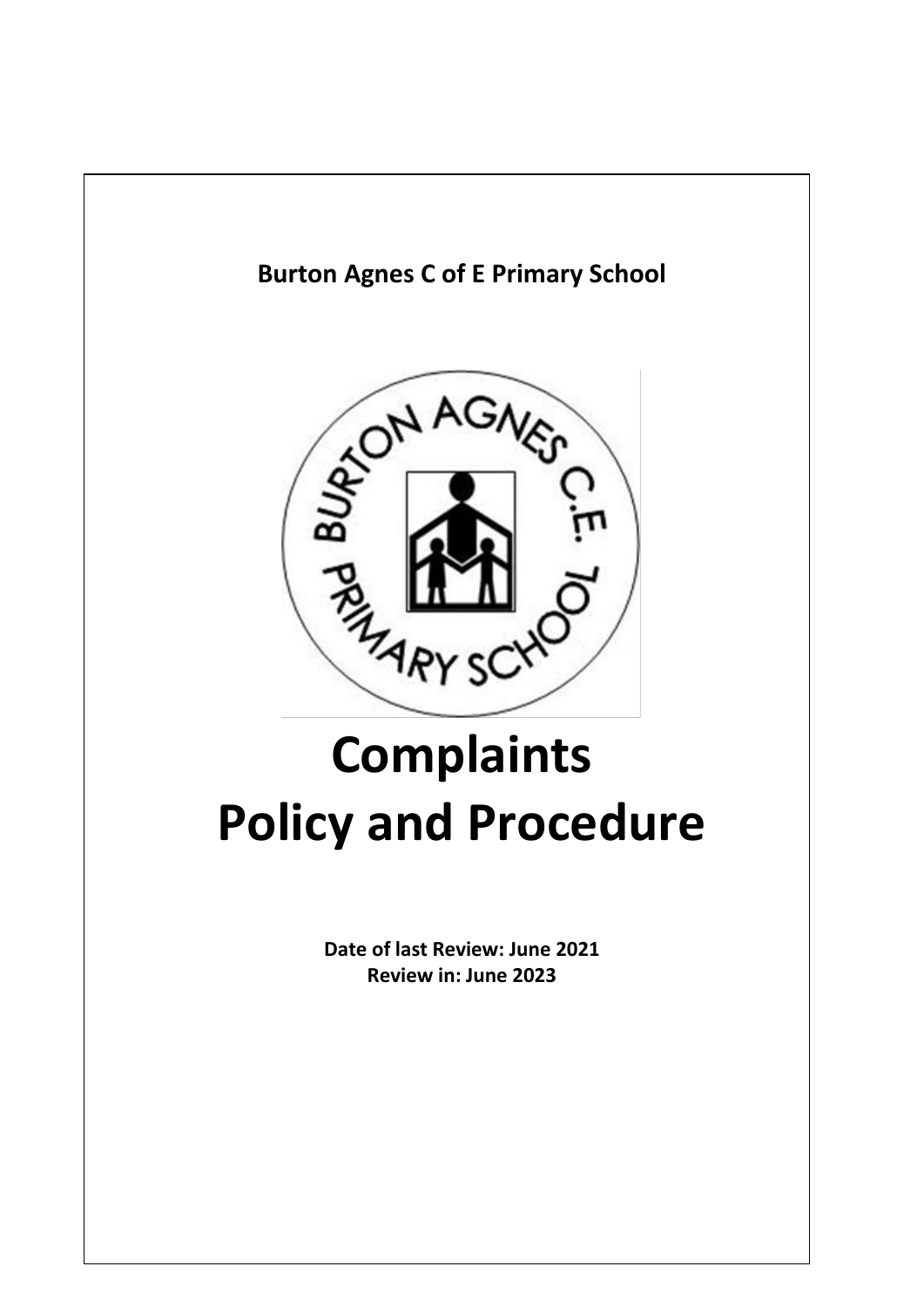# **COMPLAINTS POLICY**

#### **Introduction**

It is a requirement of Section 29 of the Education Act 2002 that all schools have procedures in place for dealing with complaints. Any person, including members of the general public may make a complaint about any provision of facilities or services that a school provides unless separate statutory procedures apply e.g. pupil exclusions.

Burton Agnes CE Primary School seeks to promote positive relationships between all members of the school community and welcomes feedback in the form of comments, compliments and complaints. Feedback can help to improve services and help to raise standards.

#### **Policy Framework**

In dealing with complaints, the school will:

- encourage informal resolution wherever possible;
- publish the complaints procedure and ensure it is accessible, be simple to understand and use;
- be impartial;
- be non-adversarial;
- allow swift handling with established time-limits for action and keep the complainant informed of progress;
- ensure a full and fair investigation by an independent person where necessary;
- respect the need for confidentiality;
- address all issues raised by a complainant, providing an effective response and appropriate redress where necessary;
- provide information to the school's senior management team so that services can be improved.

At each stage of the procedure, appropriate resolution will be sought. This may include acknowledging that the complaint is valid in part or in whole. It may be appropriate to offer one or more of the following;

- an apology;
- an explanation:
- an admission that the situation could have been handled differently or better;
- an assurance that the event complained of will not recur;
- an explanation of the steps that have been taken to ensure that it will not happen again;
- an undertaking to review school policies in light of the complaint.

This list is not exhaustive, and other outcomes may be considered where appropriate.

Where part, or all of a complaint is upheld, this is not an admission of negligence.

A complaint should be submitted as soon as possible after the incident so that it can be investigated whilst events are still fresh in the minds of those involved, but it is recognized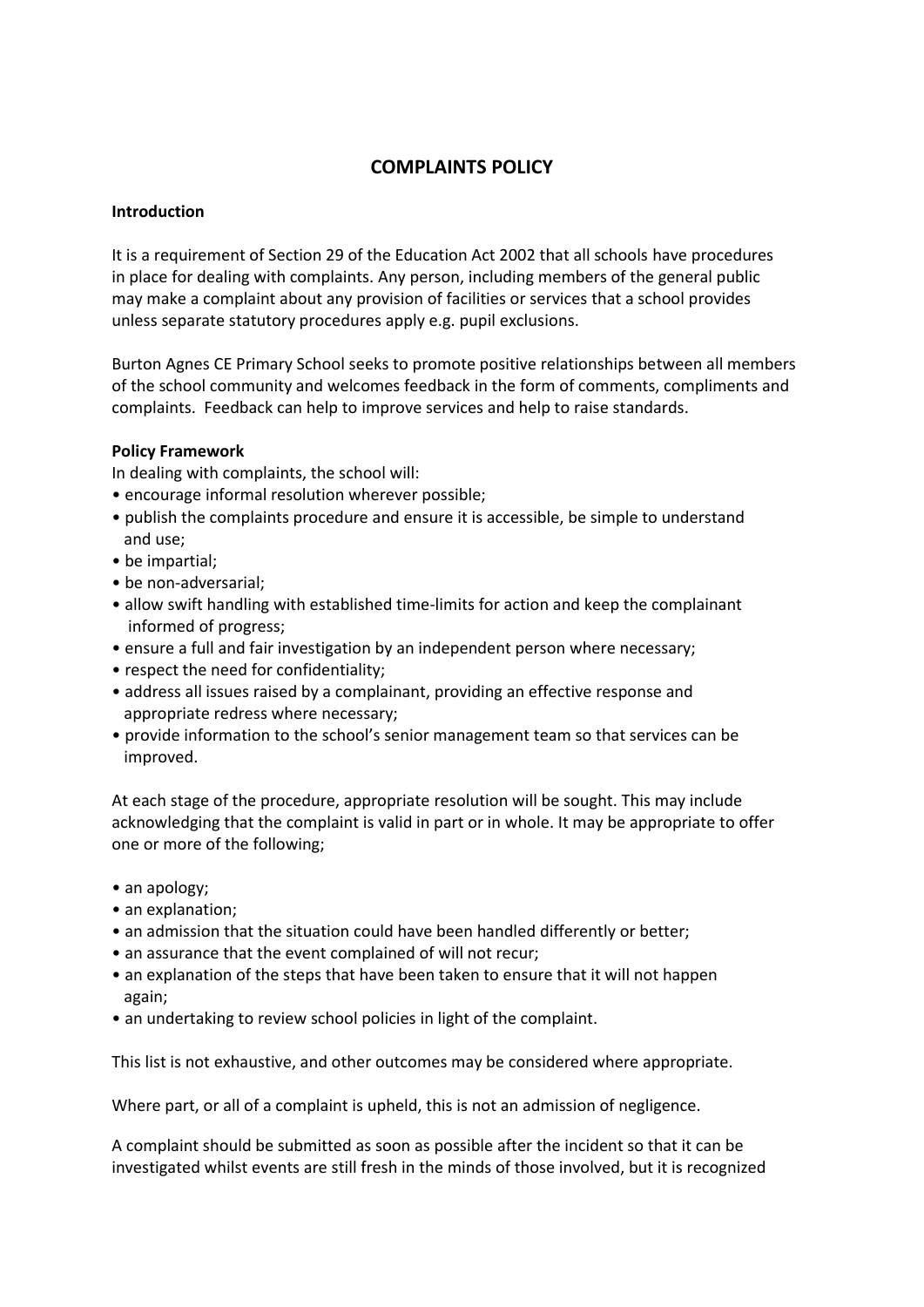that this is not always possible. Complaints will therefore normally only be considered up to one year after the incident has happened. In exceptional circumstances, this can be extended.

# **Records of Complaints**

All complaints will be recorded. Copies of the complaint, investigation reports, etc. including the outcomes and actions will be retained in accordance with data protection legislation in force at the time.

# **Governing Body Review**

The governing body will review the complaints policy and procedure on a regular basis. The governing body will also be provided with information about complaints and actions taken. All information given to the governing body will be anonymized.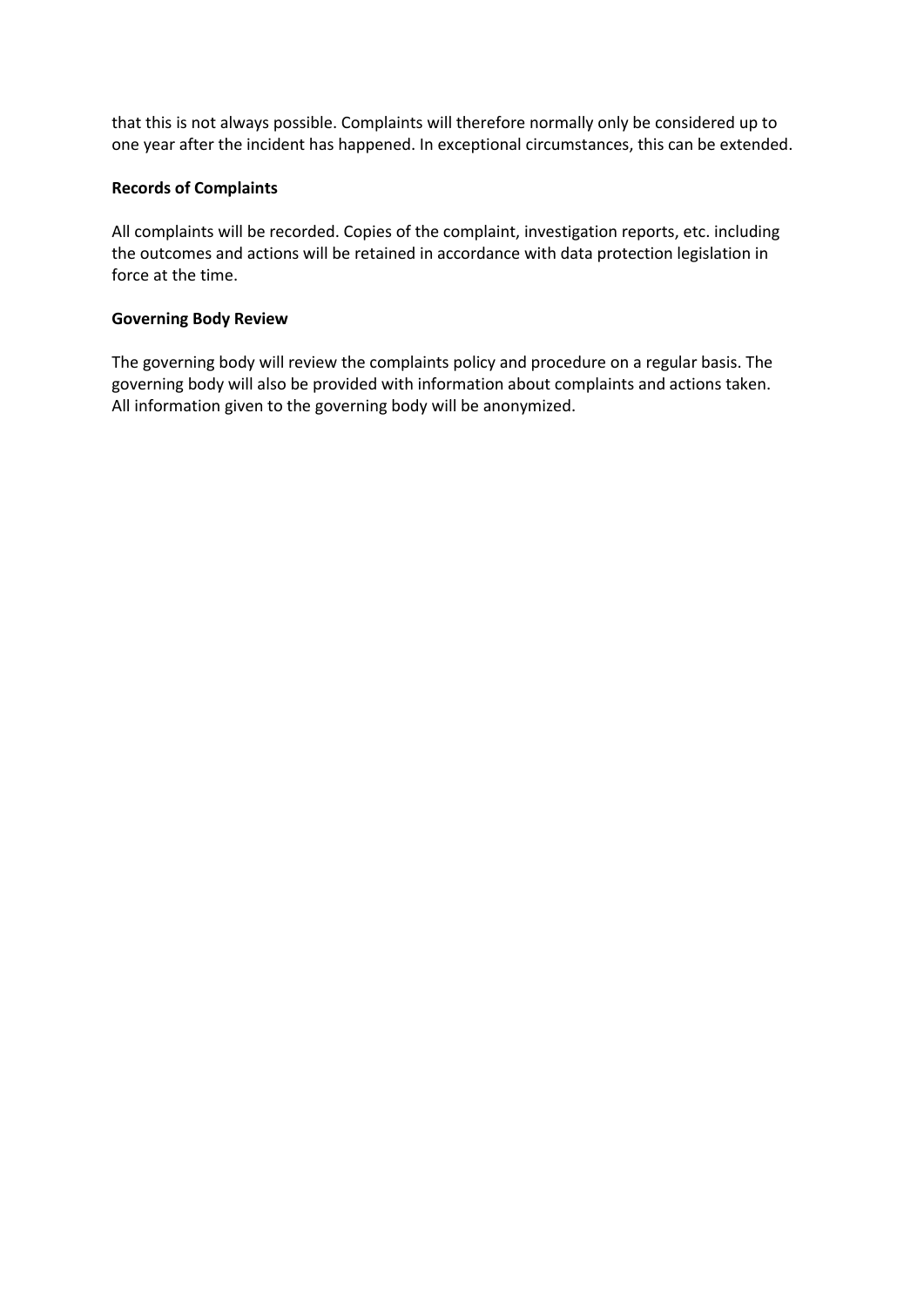# **COMPLAINTS PROCEDURE**

#### **Stage 1 (Informal) Complaint considered by member of staff**

Most concerns can be quickly resolved by the member of staff involved. This can often be achieved by the complainant contacting the member of staff directly. Where possible, the concerns should be put in writing and provided to the member of staff so that he/she is able to look into the matter.

If the complainant does not feel able to take up the issue with member of staff, the complainant can ask the headteacher to appoint another member of staff to deal with the complaint.

If the member of staff feels that they are too compromised to deal with a complaint, the headteacher may appoint another member of staff to deal with the matter.

If the complaint is about the headteacher or a governor, the matter should be referred to the Chair of Governors.

If needed, the member of staff will contact the complainant or arrange to meet with them to ensure that the nature of the complaint is fully understood and to determine what the complainant feels needs to be done to resolve the issue.

There may be a need for the member of staff to undertake an investigation and interview others to establish the facts, but he/she will try to deal with the complaint and seek to resolve the issue in an informal manner.

This stage should normally be concluded within ten school days of the details of the complaint being agreed. If a longer period is required, the complainant should be informed of the reasons for this and provided with a revised timescale.

#### **Stage 2 (Formal) Complaint considered by the headteacher**

If the complainant is dissatisfied with the informal resolution, they should write to the headteacher with the details of their complaint. If needed, the headteacher will contact the complainant or arrange to meet with them to ensure that the nature of the complaint is fully understood and to determine what the complainant feels needs to be done to resolve the issue.

The headteacher will gather factual evidence and information. This may involve interviewing those involved in order to be able to fully respond to the complainant. The headteacher will keep appropriate records and inform the complainant of the outcome of the investigation. Feedback to the complainant may be given verbally in a meeting, but a formal response in writing will also be provided.

Stage 2 should normally be concluded within ten school days of the detail of the complaint being agreed. If a longer period is required, the complainant should be informed of the reasons for this and provided with a revised timescale.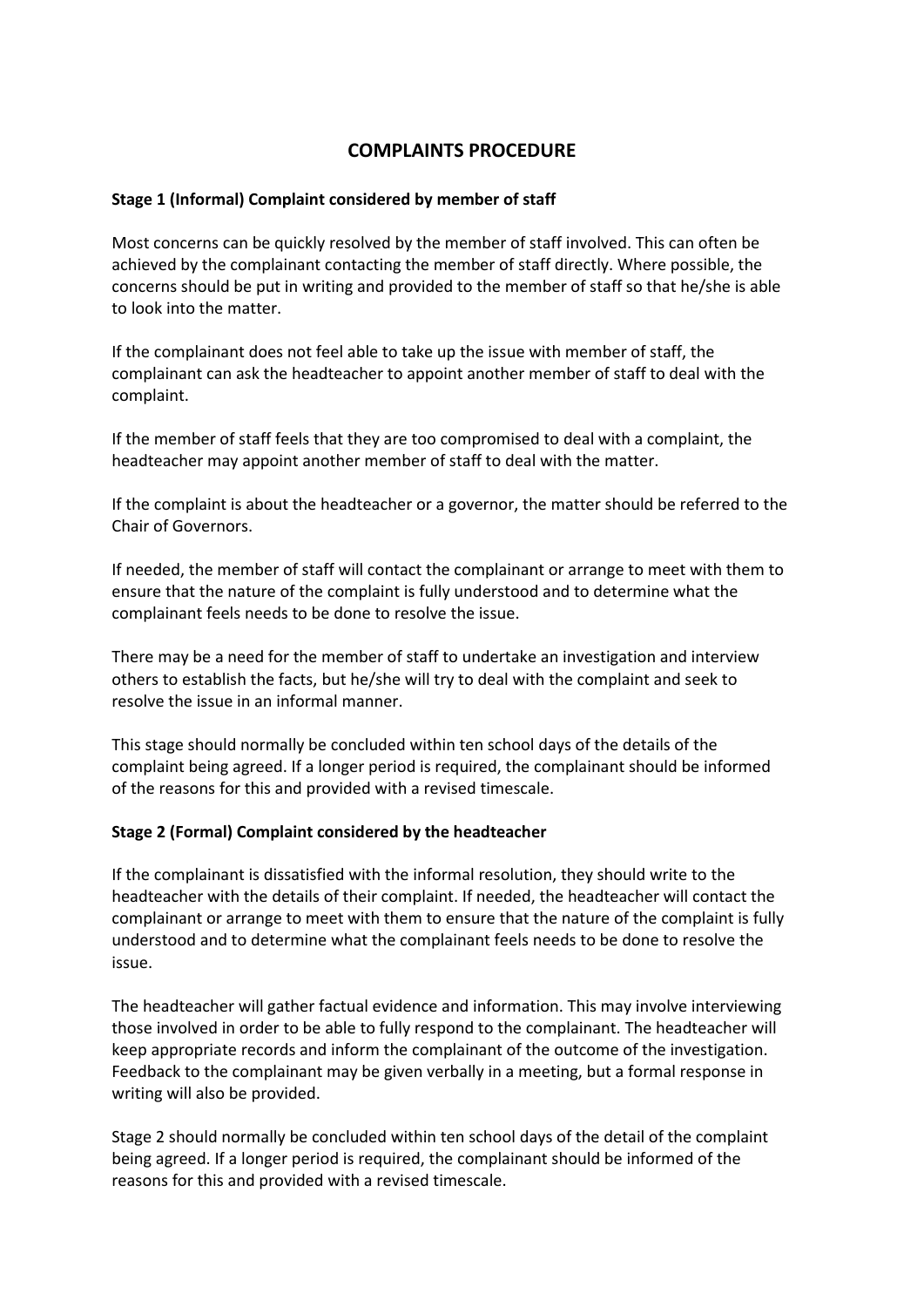#### **Stage 3 Complaint considered by Chair of Governors**

In a small number of cases, the matter may not be resolved even with the involvement of the headteacher. When this happens, or the complaint is about the headteacher, the complainant should write to the Chair of the Governing Body detailing why they are not happy with the decision and send it to him/her through the school.

If the matter is not discussed with the Headteacher, it is not normally possible to proceed further with the official complaints procedure. In this circumstance, the complaint should be submitted to the Chair of Governors in writing stating the reasons why it has not been discussed with the headteacher. If the complaint is about the headteacher, he/she will need to be informed of the complaint in order for the matter to be investigated.

The Chair of Governors will then review the decision of the headteacher. This may also require the Chair of Governors to contact the complainant to clarify why they are not satisfied with the decision of the headteacher. The Chair of Governors may ask for further information or ask someone to undertake additional investigations in which case a written report may be provided to the Chair of Governors.

Feedback to the complainant may take place in a meeting, but a formal response in writing will also be given.

Stage 3 should normally be concluded within ten school days of the matter being referred to the Chair of Governors. If a longer period is required, the complainant should be informed of the reasons for this and provided with a revised timescale.

#### **Complaints about a Governor or Chair of Governors**

If a complaint is received about a governor, it should be considered by the Chair of Governors as a stage 3 complaint.

If the complaint is about the Chair of Governors, it should be considered by the Vice Chair of Governors or another governor who has not been involved in the complaint.

If there are no independent governors, the Governing Body may ask another Governing Body or an independent person to conduct the stage 3 investigation.

#### **Stage 4 Complaint heard by Governing Body Complaints Appeal Panel**

If the complaint cannot be resolved by the involvement of the Chair of Governors, the complainant should write to the Clerk of the Governing Body giving the details of their complaint and why they are not happy with the decision of the Chair of Governors.

The Complaints Committee will be convened and review the decision of the Chair of Governors. The panel will not include any governor, including the Chair of Governors, who has had previous involvement in the case.

The panel will be convened within 15 school days of receipt of notification from the complainant and at a time that is convenient to all parties. If the meeting cannot be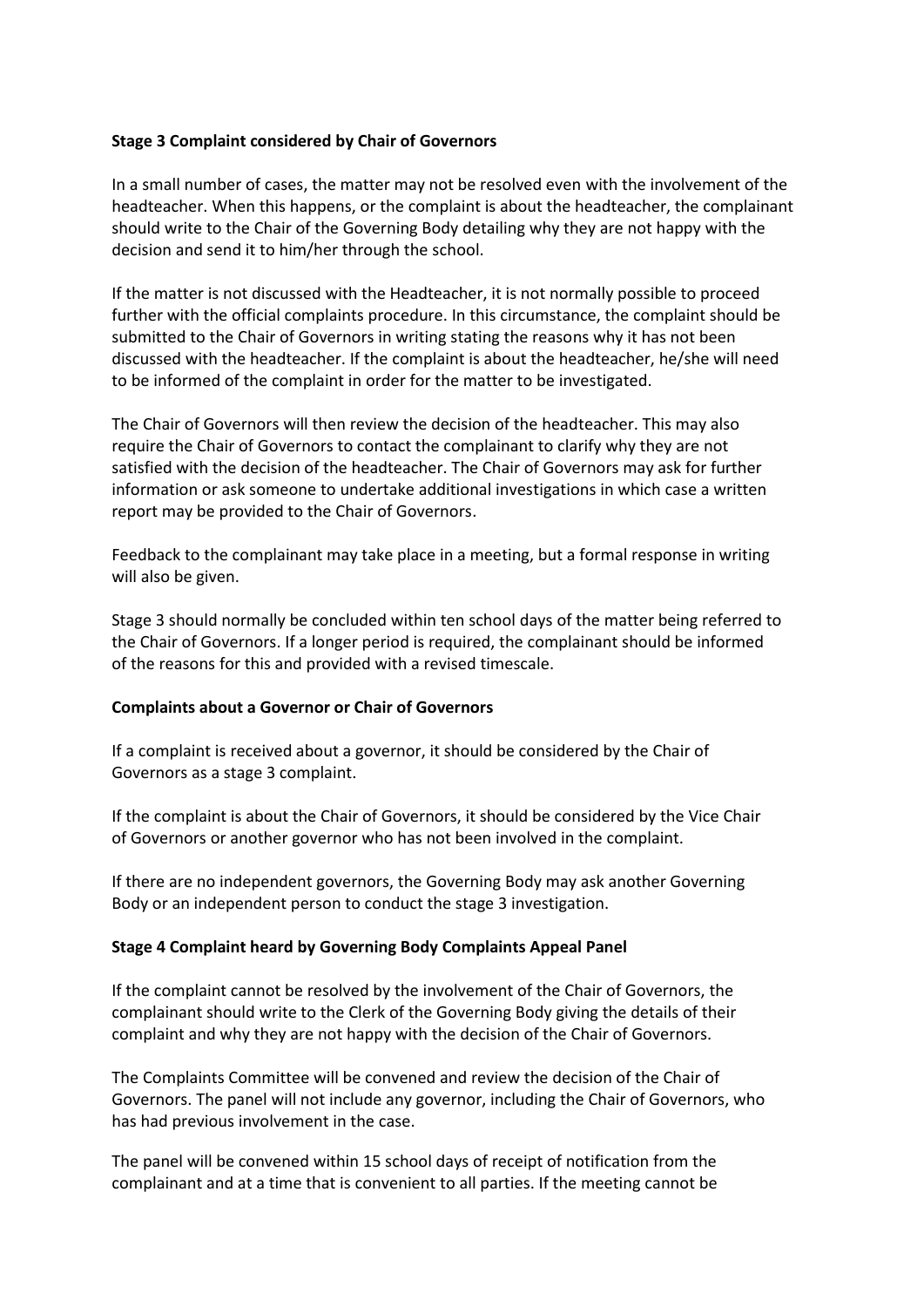convened in this period, the complainant should be informed of the reasons for this and provided with a revised timescale. Where appropriate, witnesses may be invited to attend the meeting but will only be present for the part of the hearing in which they give evidence.

At the panel meeting, the complainant will be given the opportunity to state their case as to why he/she is not satisfied with the outcome of the complaint. The panel will be provided with all the information that has been collated as part of the investigation. The headteacher or chair of governors, as appropriate, will also be able to explain the school's actions and the reasons for the decision about the complaint.

The panel will consider the issue in private and can:

- dismiss the complaint in whole or in part;
- uphold the complaint in whole or in part;
- decide on the appropriate action to be taken to resolve the complaint;

• recommend changes to the school's policies, systems or procedures to ensure that problems of a similar nature do not recur.

If the Complaints Committee agrees that the outcome could lead to disciplinary action being taken against an employee of the school, the matter will be passed to the Disciplinary Committee. In this case, it is not the responsibility of the Complaints Appeal Panel to make a judgment about whether the employee is culpable, only that there is a case to answer. The complainant will be informed that the matter has been passed to the Disciplinary Committee for further consideration.

At this point, the Disciplinary Procedure adopted by the Governing Body will be followed. If it is not possible for the Governor's Complaints Committee to consider the matter e.g. because there are no governors available who are independent of the issue that is being considered, the Governing Body will consider asking another Governing Body, or appoint independent people, to hear the complaint appeal.

#### **Notification of the panel's decision**

The panel will inform the complainant in writing of their decision, together with reasons, within five working days.

Should the complainant still not be satisfied with the outcome, he/she can refer the matter to the Secretary of State for Education at

The School Complaints Unit (SCU) Department for Education 2nd Floor, Piccadilly Gate Manchester M1 2WD

or online at www.education.gov.uk/help/contactus

Further information can be obtained from the School Complaints Unit National Helpline on 0370 000 2288. The School Complaints Unit will not re-investigate the substance of the complaint but will examine if the complaints policy and other relevant policies were followed in accordance with the provisions set out and that they adhere to education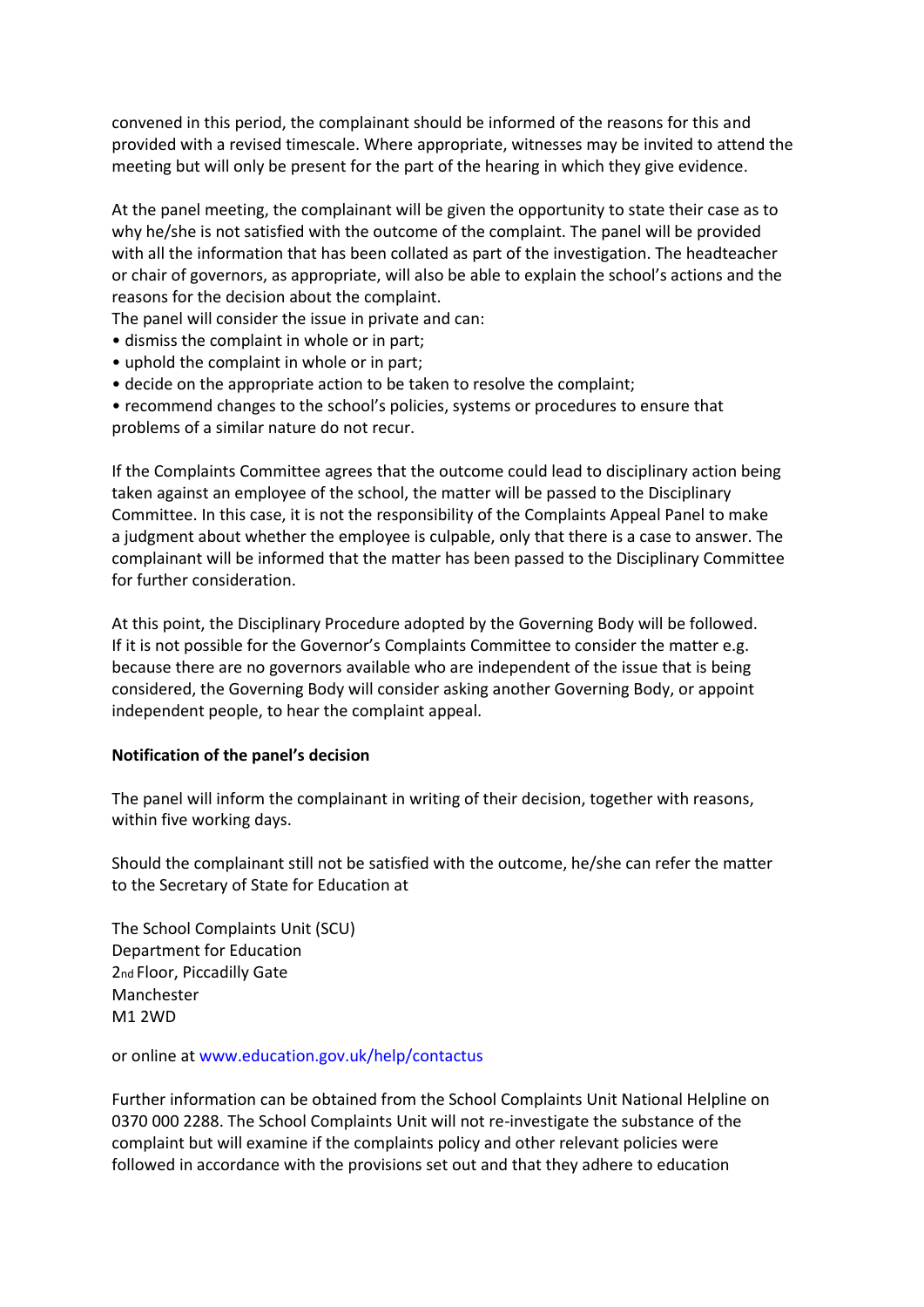# legislation.

# **Unreasonable Complaints**

Once the procedures have been exhausted, if the complainant continues to contact the school on the same issue, he/she will be informed that the matter has been dealt with and that no further correspondence will be entered into on the matter. Any new complaints raised by the complainant will, however, follow the normal procedure.

The school is committed to dealing with all complaints fairly and impartially, and to providing a high quality service to those who complain. We will not normally limit the contact complainants have with the school. However, we do not expect our staff to tolerate unacceptable behaviour and will take action to protect staff from that behaviour, including that which is abusive, offensive or threatening.

The school defines unreasonable complainants as 'those who, because of the frequency or nature of their contacts with the school, hinder our consideration of their, or other people's complaints.

A complaint may be regarded as unreasonable when the person making the complaint:-

- refuses to articulate their complaint or specify the grounds of a complaint or the outcomes sought by raising the complaint, despite offers of assistance;
- refuses to co-operate with the complaints investigation process while still wishing their complaint to be resolved;
- refuses to accept that certain issues are not within the scope of a complaints procedure;
- insists on the complaint being dealt with in ways which are incompatible with the adopted complaints procedure or with good practice;
- introduces trivial or irrelevant information which the complainant expects to be taken into account and commented on, or raises large numbers of detailed but unimportant questions, and insists they are fully answered, often immediately and to their own timescales;
- makes unjustified complaints about staff who are trying to deal with the issues, and seeks to have them replaced;
- changes the basis of the complaint as the investigation proceeds;
- repeatedly makes the same complaint (despite previous investigations or responses concluding that the complaint is groundless or has been addressed);
- refuses to accept the findings of the investigation into that complaint where the school's complaint procedure has been fully and properly implemented and completed including referral to the Department for Education;
- seeks an unrealistic outcome;
- makes excessive demands on school time by frequent, lengthy, complicated and stressful contact with staff regarding the complaint in person, in writing, by email and by telephone while the complaint is being dealt with.

 A complaint may also be considered unreasonable if the person making the complaint does so either face-to-face, by telephone or in writing or electronically:-

- maliciously;
- aggressively;
- using threats, intimidation or violence;
- using abusive, offensive or discriminatory language;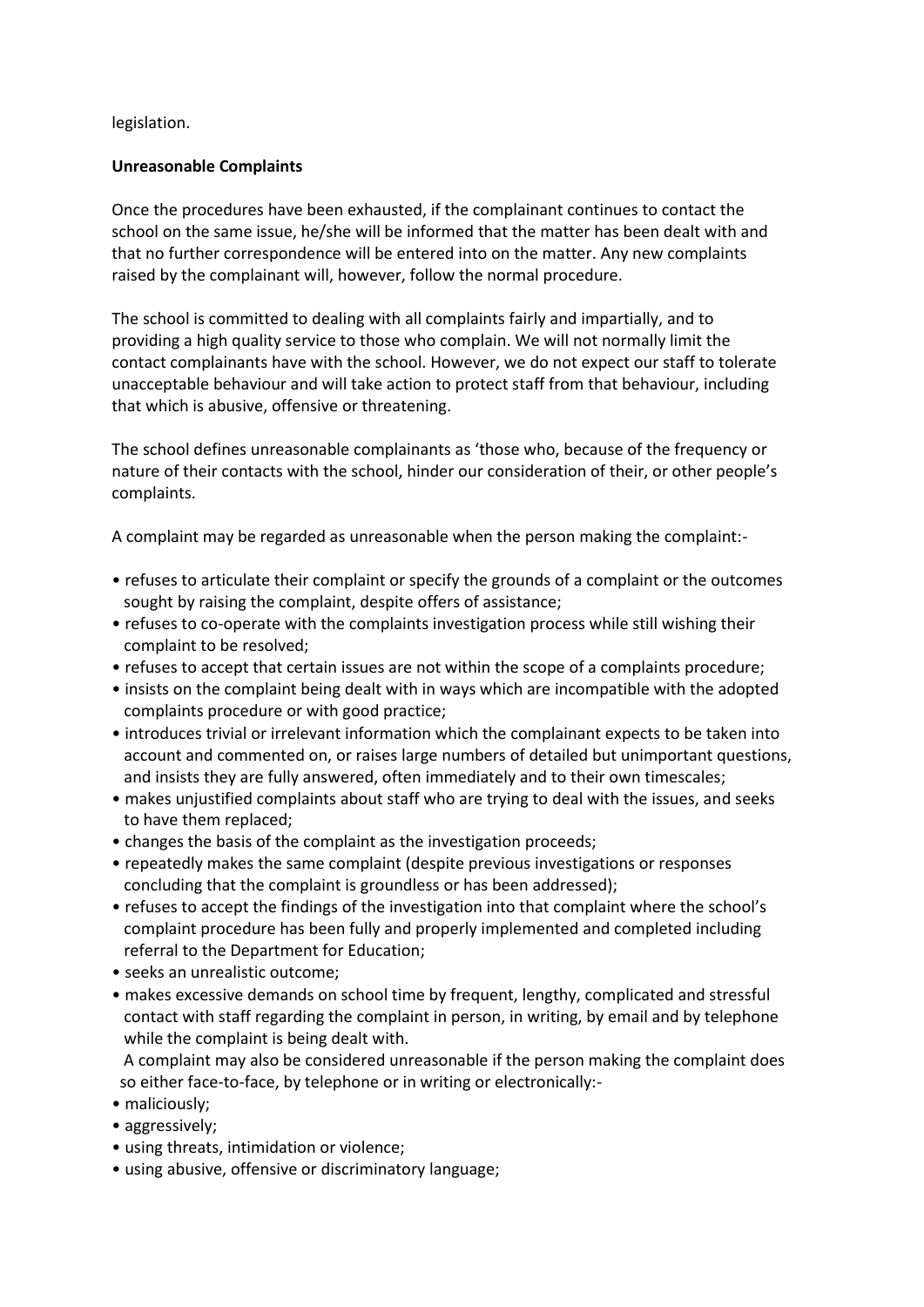- knowing it to be false;
- using falsified information;
- publishing unacceptable information in a variety of media such as in social media websites and newspapers.

Complainants should limit the numbers of communications with a school while a complaint is being progressed. It is not helpful if repeated correspondence is sent (either by letter, phone, email or text) as it could delay the outcome being reached.

Whenever possible, the headteacher or Chair of Governors will discuss any concerns with the complainant informally before applying an 'unreasonable' marking.

If the behaviour continues the headteacher will write to the complainant explaining that their behaviour is unreasonable and asking them to change it. For complainants who excessively contact the school causing a significant level of disruption, we may specify methods of communication and limit the number of contacts in a communication plan. This will usually be reviewed after 6 months.

In response to any serious incident of aggression or violence, the concerns and actions taken will be put in writing immediately and the police informed. This may include banning an individual from the school

## **Complaints made to the local authority**

If the local authority receives a written complaint about a school, the headteacher will be contacted to ensure that he/she is aware of the complaint and asked to deal with it under the school's complaints policy and procedure. The local authority does not investigate complaints about a school.

The local authority will ensure that the Headteacher and Chair of Governors receive copies of any documentation sent to it by the complainant. If the complainant requests that copies are not sent to the school, then he/she will be advised that an investigation cannot be undertaken.